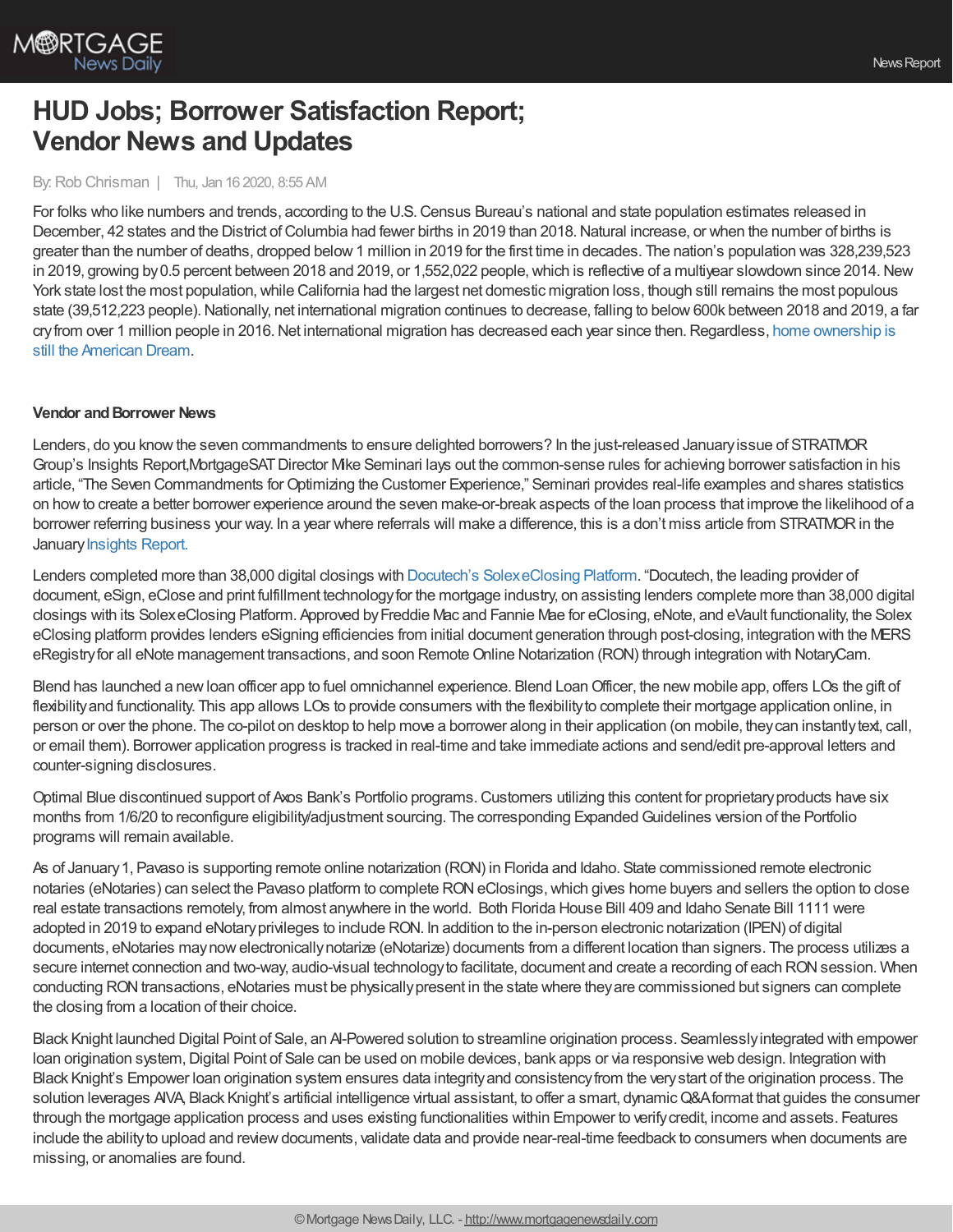## **Capital Markets**

Economic data over the lastweekwas **mainlypositive despite a miss inDecember's payrolls report.**December nonfarm payrolls increased by 145,000 and the unemployment rate remained near historic lows at 3.5 percent. Even though markets were expecting an increase of 160,000 a one-time small miss did not roil markets. Unemployment claims for the week ending January 4 fell to a still low 214,000. Elsewhere, the ISMNon-Manufacturing surveyrebounded to 55.0 in December, providing a nice juxtaposition to the weakening manufacturing data. The data suggests that moderate growth will continue into 2020. **Trade continues tomake headlines** and the trade gap narrowed to -\$43.1 billion in November. For the prior twelve months, exports increased a mere 0.3 percentwhile imports fell 3.8 percent. The improvement in the gap is nice although overall trade was lower than the third quarter average due to the uncertainty surrounding trade policyand tariffs during the month.

U.S. Treasuries rallied for the second time this week yesterdayas the cash market adjusted at the open to reflect an overnight advance in the futures market. Treasuries advanced to fresh highs after December producer prices decreased when theywere expected to increase, though the reading won't convince the Federal Reserve that it needs to raise its policyrate anytime soon. The market found resistance shortlythereafter, and the 10-year yield closed the day-3 bps to 1.79 percent.

President Trump and China's Vice Premier He signed the Phase One trade deal in Washington, which calls for China to buyan additional \$32 billion worth of farm products and an additional \$52 billion worth of energyproducts over the next two years. While American trade pacts traditionallyleave the particulars of commerce to markets, this one includes a classified annexdetailing \$200 billion in Chinese purchases. It seems **Phase Twowill be toaddress foundational issues suchas industrial subsidies.**

Elsewhere internationally, Germany's GDP expanded in 2019 at the weakest growth rate since 2013, the Bank of Japan lowered its economic assessment for three of its nine regions, and the Eurozone's November Industrial Production missed expectations, as did the U.K.'s December CPI and Core CPI. Domestically, Philadelphia Fed President Harker said that the Fed isn't ready to commit to a standing repo facility. And the Federal Reserve Bank of New York announced that regular repurchase operations will continue through February 13.

The Federal Reserve's Beige Book for December noted that economic activityduring the last sixweeks of 2019 continued expanding at a modest pace.Growth in Dallas and Richmond districts was above average while growth in regions like Philadelphia, St. Louis, and Kansas Citywas below trend. Consumer spending expanded at a modest to moderate pace while vehicle sales expanded moderately with some exceptions. Manufacturing activitywas little changed.

Of course loan officers are pleased that the big news on the day/year is that for the first time, a typical borrower in the U.S. can take out a home loan for over half a million dollars and still obtain the verybest mortgage rates. Because of rising home prices, loan limits for government mortgage programs have been raised or even eliminated for 2020,**meaningmore borrowers canget mortgage deals, evenif theylive inpriceyparts of the country.**

Today's calendar is already underway with December Retail Sales (+.3% as expected, ex-auto +.7%), January Philadelphia Fed Index, Weekly Initial Claims (204k), December Import Prices (+.3%), and December Export Prices ex-agriculture (-.2%). Later this morning brings November business inventories and the January NAHB Housing Market Index. Aside from some remarks from Fed Governor Bowman, Fedrelated news has the Desk scheduled for a UMBS30 FedTrade operation targeting up to \$918 million 2.5 percent (\$417 million) and 3 percent (\$501 million). We begin the day with Agency MBS prices down a few ticks and the 10-year yielding 1.79 percent after the spate of news.

## **Jobs, Merger Opportunities, andTransitions**

AnnieMac's B2B Division is looking for Account Executives to help promote its Correspondent & Private Label Solutions to Banks & Credit Unions nationwide. AnnieMac offers an array of solutions for Banks & Credit Unions that are looking for a turnkey Private Label platform to increase profitabilityORa newinvestor who offers competitive pricing. "Our ideal candidate has extensive contacts in the Banking and/or CreditUnion space and has residential lending experience either as a vendor or lender. To learn more or submit your resume, please contact Ryan Kube.

[Guaranteed](https://bit.ly/2NOvbP4) Rate is seeking acquisition opportunities with mortgage companies looking to maximize profitability.Guaranteed Rate, the 3rdlargest retail lender in the country, experienced record growth in 2019, thus creating a great opportunityto partner with like-minded leaders looking to take advantage of our expertise and economies of scale. If you are an owner or CEOof a mortgage companythat is looking for better pricing, increased profitability, lower risk and much less stress and hassle, we urge you to e-mail Mark Filler to learn more about integrating your business into our platform.